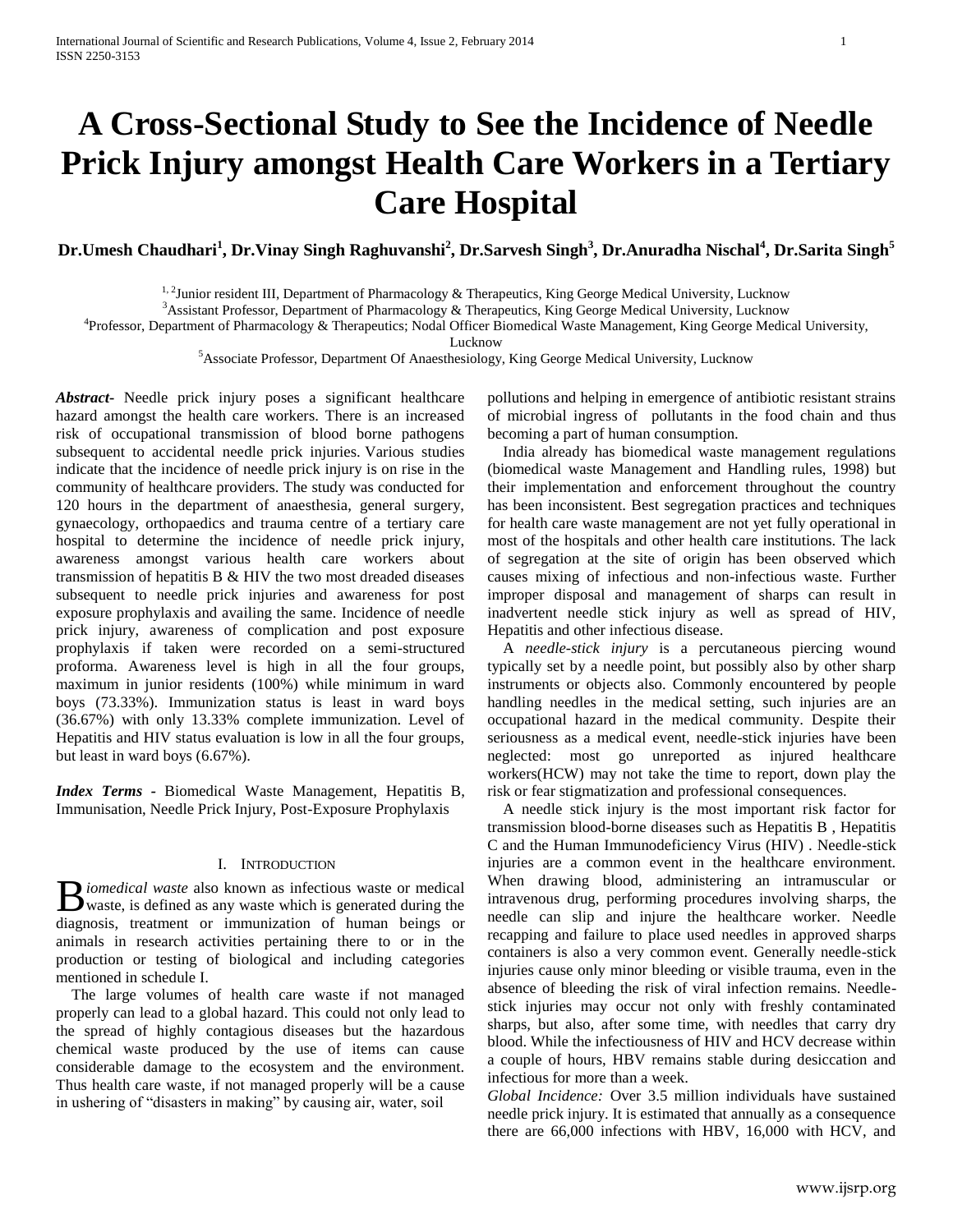1,000 with HIV worldwide. Among healthcare workers most susceptible are physicians/surgeons, nurses, technicians, ward boys and sweepers. Non-existent waste management system in most of the healthcare facility, non-existent steam lined postexposure prophylaxis system, lack of awareness of consequences and reporting of needle prick injury being not mandatory are related with high incidence.

 The present study was carried out to record the incidence of needle prick injuries amongst the health care workers, their immunization status ; awareness of needle-prick injury hazards/ preventive measures, post exposure prophylaxis taken or not.

## II. METHODOLOGY

 The study was conducted in the Department of anesthesia, orthopedics & general surgery of King George's Medical University, Lucknow. This cross-sectional study was carried out in the month of October 2013

 The study was conducted in 120 hours. 30 resident doctors, 30 nurses, 30 ward boys and 30 OT technicians from department of anesthesia, orthopedics & general surgery were included in the study.

Four groups were made:

**Group A:** Doctors (30 junior residents, 15 from anesthesia and 15 from orthopedics)

**Group B:** Nursing Staff (30 nurses, all females)

**Group C:** Ward boys (30 from orthopedics and general surgery) **Group D:** OT technician (30 from orthopedics and surgery OT)

 Incidence of needle prick injury, immunization for hepatitis-B vaccination and awareness for possible complications and preventive measures amongst HCW were recorded on Semi structured pro forma and analyzed.

Percentage of HCW sustaining needle prick injury; % HCW immunized/non immunized; percentage HCW aware of complication and preventive measures were recorded and analyzed.

# III. RESULTS

 Needle prick injury was sustained by 60% of nurses (fig.1) followed by resident doctors (50%) and ward boys (50%). Lowest incidence was observed among OT technicians (30%). Incidence was highest amongst the nurses.



Figure 1: Percentage of health care workers with needle prick injury

All the four groups were inquired about the about hepatitis B vaccination status and data revealed that highest numbers of hepatitis B non-immunized health care workers were ward boys  $(63.33\%)$  followed by nurses  $(43.33\%)$ . Fairly large % of resident doctors (73.34%), and OT technician(73.34%) were immunized with Hepatitis B vaccine. (fig.2)



Figure 2: Percentage of Hepatitis B non-immunization in all the four groups of health care workers.

(23.33%) of ward boys, (20%) OT technicians and (13.33%) nurses were partially immunized. Least number of incomplete immunization was observed in resident doctors (3%). (fig.3)



Figure 3: Percentage of incomplete immunization of Hepatitis B in all the four groups